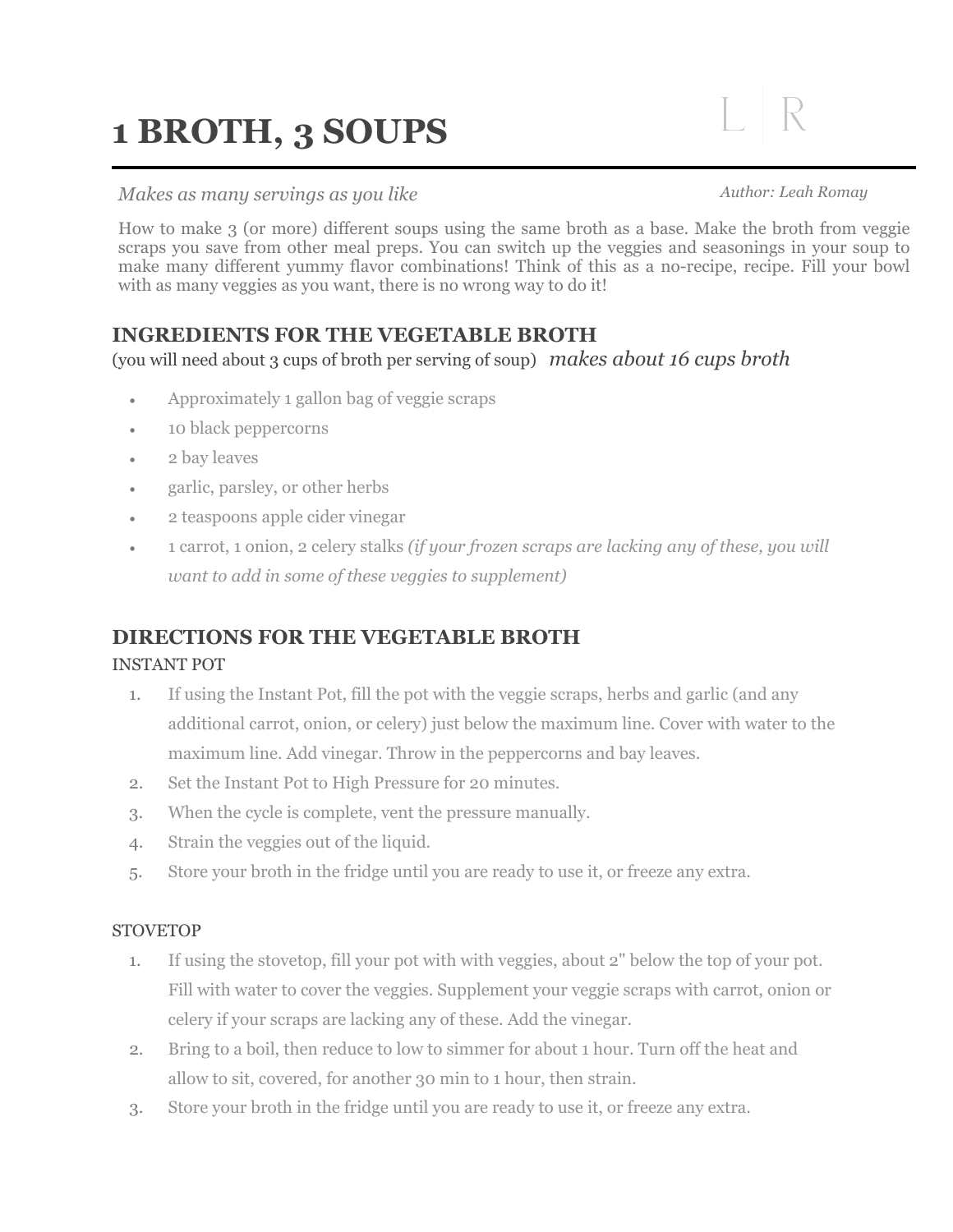## **NOTE:** this recipe is a "no-recipe" recipe, meaning, I am not going to tell you exactly how many veggies to buy or cut up. But here are some guidelines:

- **-** 1 serving of soup will take about 3 cups of broth and 1-2 cups cut up vegetables. I make mine with about 1 cup of veggies.
- **-** 1 bowl of soup could use a handful of kale, 1 carrot sliced, 1 small tomato, and 1 stick of celery
- **-** 1 zucchini could be spread over about 3-4 bowls of soup.
- **-** Any scraps you make from prepping your veggies should go back into your freezer bag to make more broth!

## **TO MAKE RAMEN**

*Suggested veggies:* mushrooms, carrot, baby bok choy, red bell pepper, corn kernels, bean sprouts, jalapeños, zucchini, snap peas, dried seaweed. Also, ramen noodles, kimchi, soy sauce, and miso paste.

- 1. Cook ramen noodles according to package directions (do this ahead of time and rinse with cold water after cooking so they don't stick together in the fridge).
- 2. Cut up desired veggies (do this ahead of time on your prep day).
- 3. When it's time to eat, bring broth for your number of servings to a simmer. 1 serving is about 3 cups broth.
- 4. Place noodles and kimchi in your bowl.
- 5. Throw number of servings of veggies in simmering broth for 2-3 mins. 1 serving of veggies is really up to you depending on how hungry you are!
- 6. Turn off the heat. Add in about 1-2 T soy sauce per serving, to taste. Add in 1 tsp white miso paste per serving. Stir to combine.
- 7. Scoop the veggies out of the broth and place in the bowl.
- 8. Ladle broth over top. Enjoy!

## **TO MAKE MEXICAN SOUP**

*Suggested veggies:* chickpeas, red bell pepper, corn kernels, chopped tomato, jalapeños, zucchini, carrot, kale, Swiss chard, lime wedges. Also, rice, cumin, chili powder, cayenne pepper.

- 1. Cook brown rice or quinoa (do ahead)
- 2. Cut up veggies (do ahead)
- 3. When it's time to eat, bring broth for your number of servings to a simmer. 1 serving is about 3 cups broth.